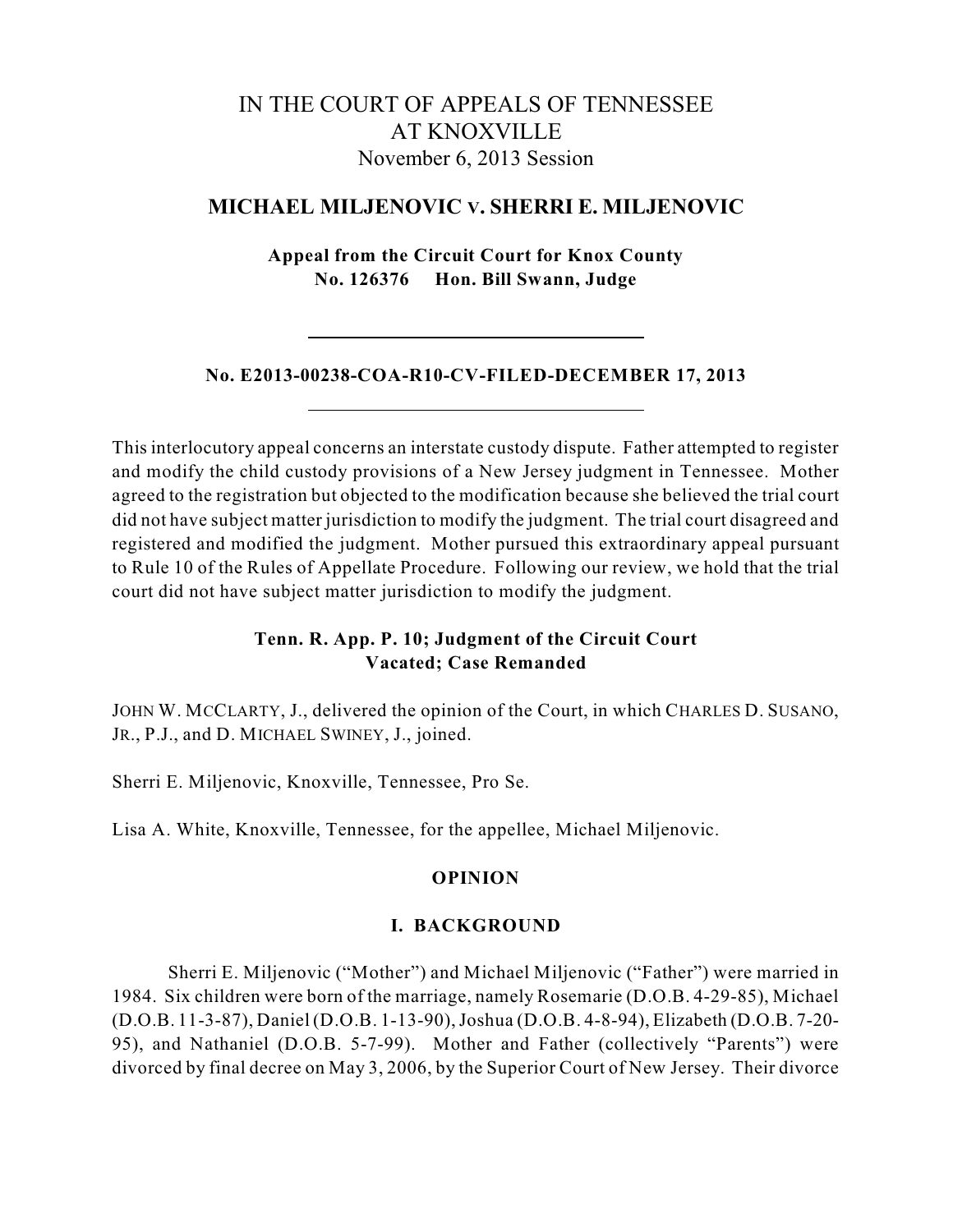decree incorporated a property settlement agreement in which Mother was given custody of the minor children and allowed to relocate to Tennessee with the minor children, namely Daniel, Joshua, Elizabeth, and Nathaniel. A number of consent agreements relating to visitation were signed by the Parents following Mother's relocation. As the years progressed, the Parents struggled with scheduling visitation in an agreeable manner.

On October 29, 2012, Father filed a petition for the "registration, enrollment, and enforcement" of the foreign judgment in Knox County. At that point, Daniel and Joshua had reached the age of majority, leaving Elizabeth and Nathaniel asthe remaining minor children. Mother agreed to the registration of the foreign judgment but argued that the various consent orders should be registered as well. She objected to any future attempts to modify the foreign judgment or consent orders. Following a hearing, the trial court registered the foreign judgment and all orders previously filed. The court held that it had jurisdiction to enforce and modify the foreign judgment and any consent orders.

On January 7, 2013, Father filed a petition to modify the judgment, claiming that there had been "several incidents that [rose] to the level of substantial and material [change] of circumstances due to [Mother's] erratic and unexplainable behavior" since the registration of the foreign judgment and consent orders. Father filed an affidavit in which he chronicled several past and present incidents concerning Joshua, who had already attained the age of majority, and the remaining minor children, Elizabeth and Nathaniel. The trial court granted the petition and temporarily modified the child custody provisions of the foreign judgment and corresponding consent orders relating to visitation. The court's order, entitled "EMERGENCY ORDER" provided, in pertinent part,

That, pursuant to the Temporary Parenting Plan entered on the 7 day of January, 2013, Father . . . shall immediately have exclusive care, custody and control of the parties' minor children, Joshua Miljenovic, Elizabeth Miljenovic[,] and Nathaniel Miljenovic.

Mother filed an application for an extraordinary appeal pursuant to Rule 10 of the Rules of Appellate Procedure on January 14, 2013. We granted the application and stayed the proceedings in the trial court pending the outcome of the appeal. During the pendency of the appeal, Elizabeth reached the age of majority, leaving Nathaniel as the only remaining minor child at issue in this appeal.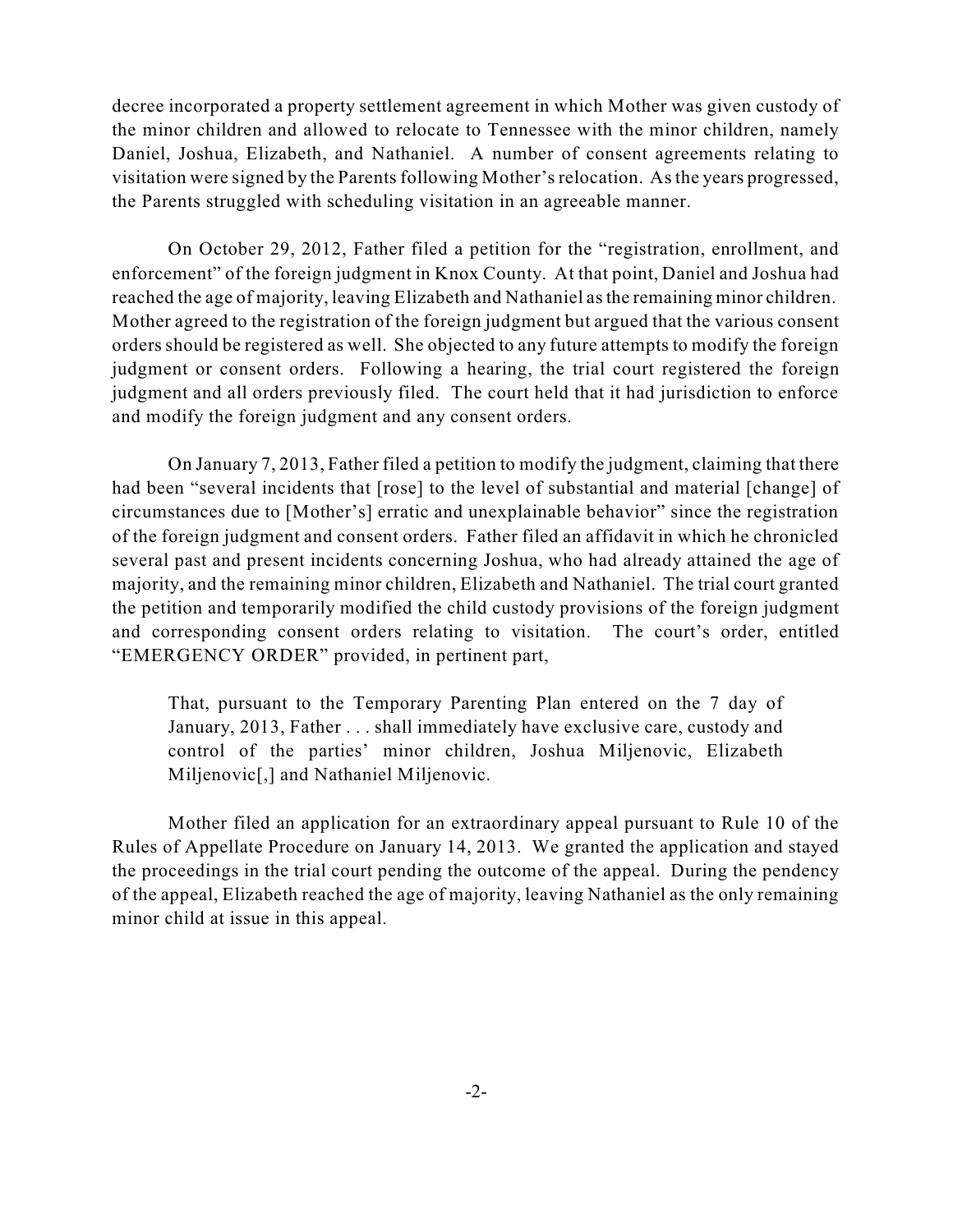#### **I. ISSUE**

The sole issue in this extraordinary appeal is as follows:

Whether the trial court had jurisdiction pursuant to the Uniform Child Custody Jurisdiction and Enforcement Act to temporarily modify the child custody provisions of the New Jersey divorce judgment and subsequent consent orders on child custody entered by the New Jersey court.

#### **III. STANDARD OF REVIEW**

Whether a court has jurisdiction is a question of law, which we review de novo with no presumption of correctness. *Button v. Waite*, 208 S.W.3d 366, 369 (Tenn. 2006) (citing *State v. Cawood*, 134 S.W.3d 159, 163 (Tenn. 2004)). "The concept of subject matter jurisdiction implicates a court's power to adjudicate a particular type of case or controversy." *Staats v. McKinnon*, 206 S.W.3d 532, 541-42 (Tenn. Ct. App. 2006) (citations omitted). Parties cannot confer subject matter jurisdiction on a court by appearance, plea, consent, silence, or waiver. *Id.* at 542 (citations omitted).

#### **IV. DISCUSSION**

Mother argues that the trial court lacked subject matter jurisdiction to modify the child custody provisions of the judgment. Father responds that the trial court properly asserted jurisdiction because New Jersey released its jurisdiction in the original judgment. Alternatively, he asserts that the trial court obtained jurisdiction to modify the New Jersey judgment pursuant to the Uniform Child Custody Jurisdiction and Enforcement Act ("UCCJEA"), codified at Tennessee Code Annotated section 36-6-201, et. seq.

Relative to Father's initial claim regarding jurisdiction, the provision at issue provides,

## **REMOVAL FROM JURISDICTION**

In exchange for other provisions of this Agreement, Husband consents to the relocation of the minor children to [Tennessee] with Wife. Husband shall enjoy reasonable and liberal parenting time with the children in [Tennessee] with reasonable notice to Wife, Husband shall be responsible for any and all costs associated with his parenting time of the children in [Tennessee]. As a result of Wife's decision to relocate to [Tennessee] with the children, Parties [are] to be jointly responsible to pay for any and all transportation costs of the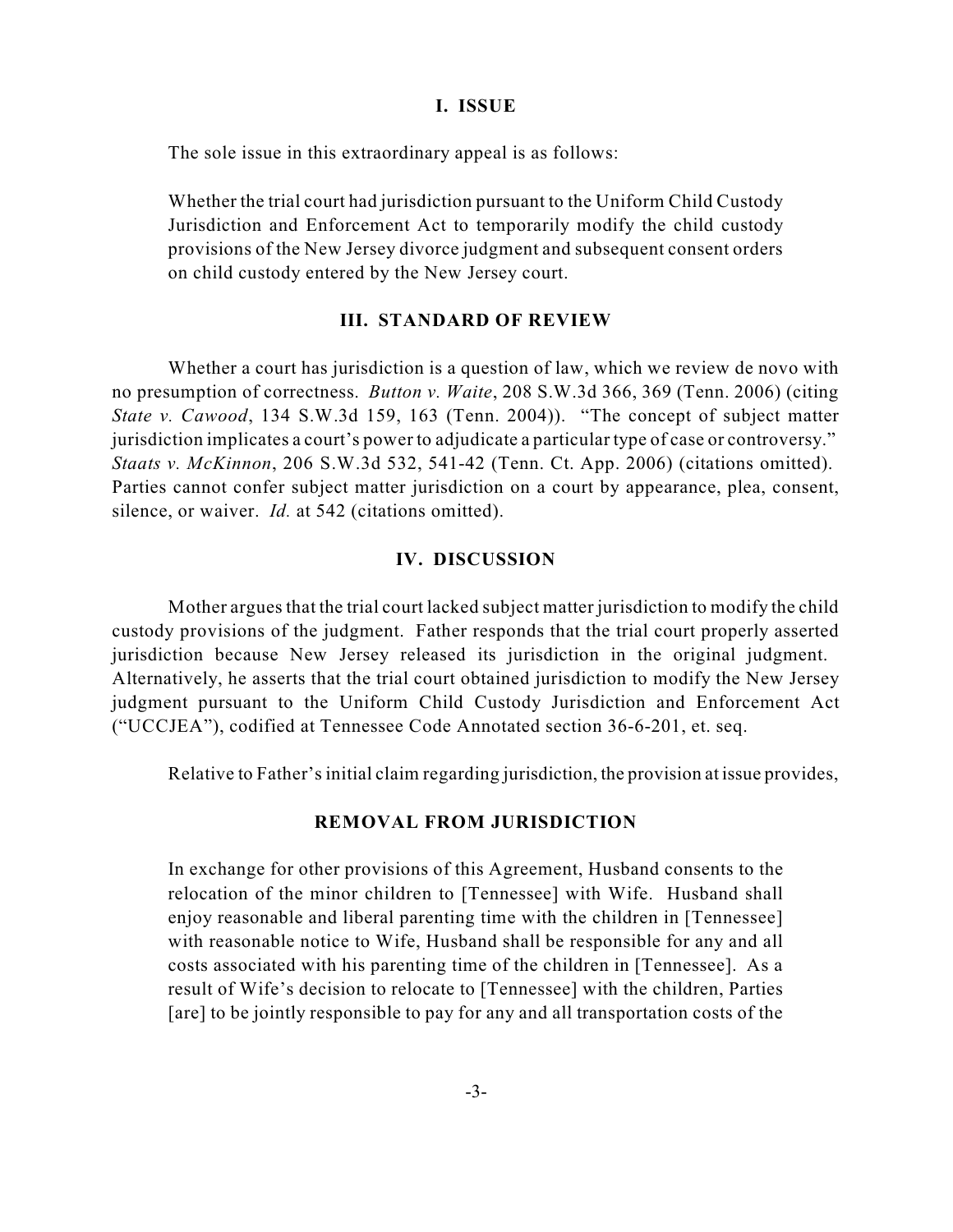children associated with Husband's parenting time with the children in [New Jersey].

The foregoing provision clearly relates to the relocation of the minor children, not New Jersey's jurisdiction of the case. This argument is without merit.

Interstate jurisdictional questions concerning the custody of minor children are governed by the UCCJEA, which was adopted by Tennessee and New Jersey. Tenn. Code Ann. § 36-6-201; N.J. Stat. Ann. 2A:34-53. The Tennessee Code provides that the UCCJEA was adopted to

(1) Avoid jurisdictional competition and conflict with courts of other states in matters of child custody which have in the past resulted in the shifting of children from state to state with harmful effects on their well-being;

(2) Promote cooperation with the courts of other states to the end that a custody decree is rendered in that state which can best decide the case in the interest of the child;

(3) Discourage the use of the interstate system for continuing controversies over child custody;

- (4) Deter abductions of children;
- (5) Avoid relitigation of custody decisions of other states in this state; and
- (6) Facilitate the enforcement of custody decrees of other states.

Tenn. Code Ann. § 36-6-202. A court of this state may not modify another state's custody determination unless an emergency situation is present or the court has jurisdiction pursuant to section 36-6-216(a)(1) or (2) *and*

(1) The court of the other state determines it no longer has exclusive, continuing jurisdiction under  $\S 36-6-217$  or that a court of this state would be a more convenient forum under § 36-6-221; or

(2) A court of this state or a court of the other state determines that the child, the child's parents, and any person acting as a parent do not presently reside in the other state.